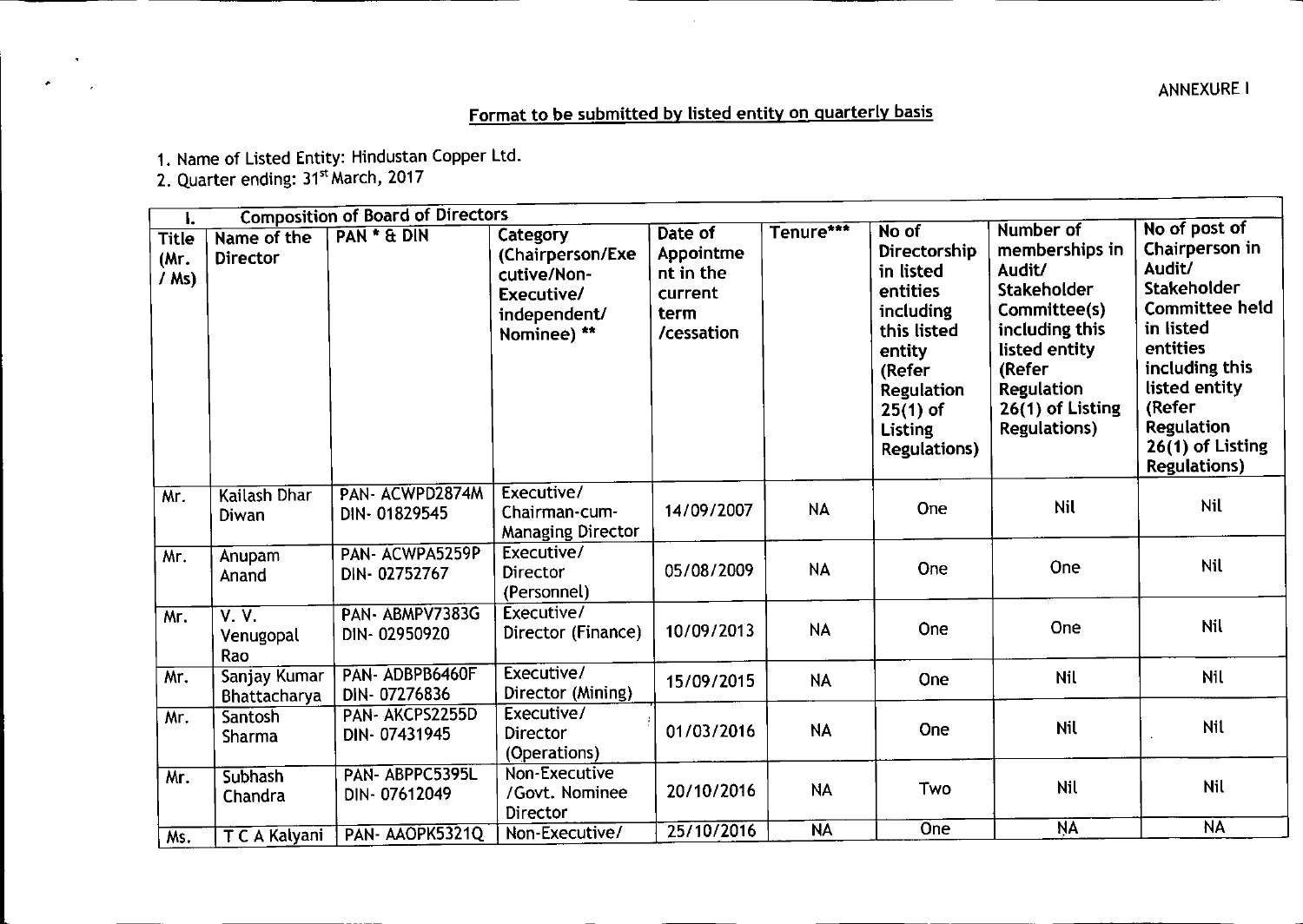|      |                                         | DIN-02406559                                                                                                            | Govt. Nominee<br><b>Director</b>                   | (Appointment)<br>7/12/2016<br>(Cessation) |            |            |            |            |
|------|-----------------------------------------|-------------------------------------------------------------------------------------------------------------------------|----------------------------------------------------|-------------------------------------------|------------|------------|------------|------------|
| Mr.  | Niranjan<br>Kumar Singh                 | PAN-ABEPN9588M<br>DIN-03361541                                                                                          | Non-Executive<br>/Govt. Nominee<br><b>Director</b> | 15/3/2017                                 | <b>NA</b>  | <b>Two</b> | One        | Nil        |
| Mrs. | Simantini<br>Jena                       | PAN- ACRPJ6937E<br>DIN-07346980                                                                                         | Non-Executive/<br>Independent<br>Director          | 17/11/2015                                | 16/11/2018 | One        | One        | <b>Nil</b> |
| Mr.  | Hemant<br>Mehtani                       | PAN-ACVPM3453C<br>DIN-02875561                                                                                          | Non-Executive/<br>Independent<br><b>Director</b>   | 17/11/2015                                | 16/11/2018 | One        | <b>One</b> | Nil        |
| Mr.  | Dileep Raj<br><b>Singh</b><br>Chaudhary | PAN-AAVPC7061J<br>DIN-00269508                                                                                          | Non-Executive/<br>Independent<br><b>Director</b>   | 01/12/2015                                | 30/11/2018 | One        | Two        | <b>One</b> |
| Mr.  | Niranjan Pant                           | PAN-AAXPP0529N<br>DIN-00229550<br>* BAN support of any director would not be displayed on the website of Stock Exchange | Non-Executive/<br>Independent<br><b>Director</b>   | 01/12/2015                                | 30/11/2018 | <b>One</b> | One        | <b>One</b> |

• PAN number of any director would not be displayed on the website of Stock Exchange

\*\* Category of directors means executive/non-executive/independent/Nominee. if a director fits into more than one category write all categories separating them with hyphen

\*\*\* to be filled only for Independent Director. Tenure would mean total period from which Independent director is serving on Board of director of the listed entity in continuity without any cooling off period

| <b>Composition of Committees</b><br>Ш.                           |                                               |                                                                          |
|------------------------------------------------------------------|-----------------------------------------------|--------------------------------------------------------------------------|
| <b>Name of Committee</b>                                         | <b>Name of Committee members</b>              | Category (Chairperson/Executive/Non-<br>Executive/independent/Nominee) * |
| 1. Audit Committee                                               | Shri Dileep Raj Singh Chaudhary -<br>Chairman | Non-Executive/Independent Director                                       |
|                                                                  | Smt Simantini Jena - Member                   | Non- Executive/ Independent Director                                     |
|                                                                  | Shri Hemant Mehtani - Member                  | Non- Executive/ Independent Director                                     |
|                                                                  | Shri Niranjan Pant - Member                   | Non-Executive/Independent Director                                       |
| Remuneration  <br><b>Nomination</b><br>$\mathbf{a}$<br>Committee | Smt. Simantini Jena - Chairman                | Non-Executive/Independent Director                                       |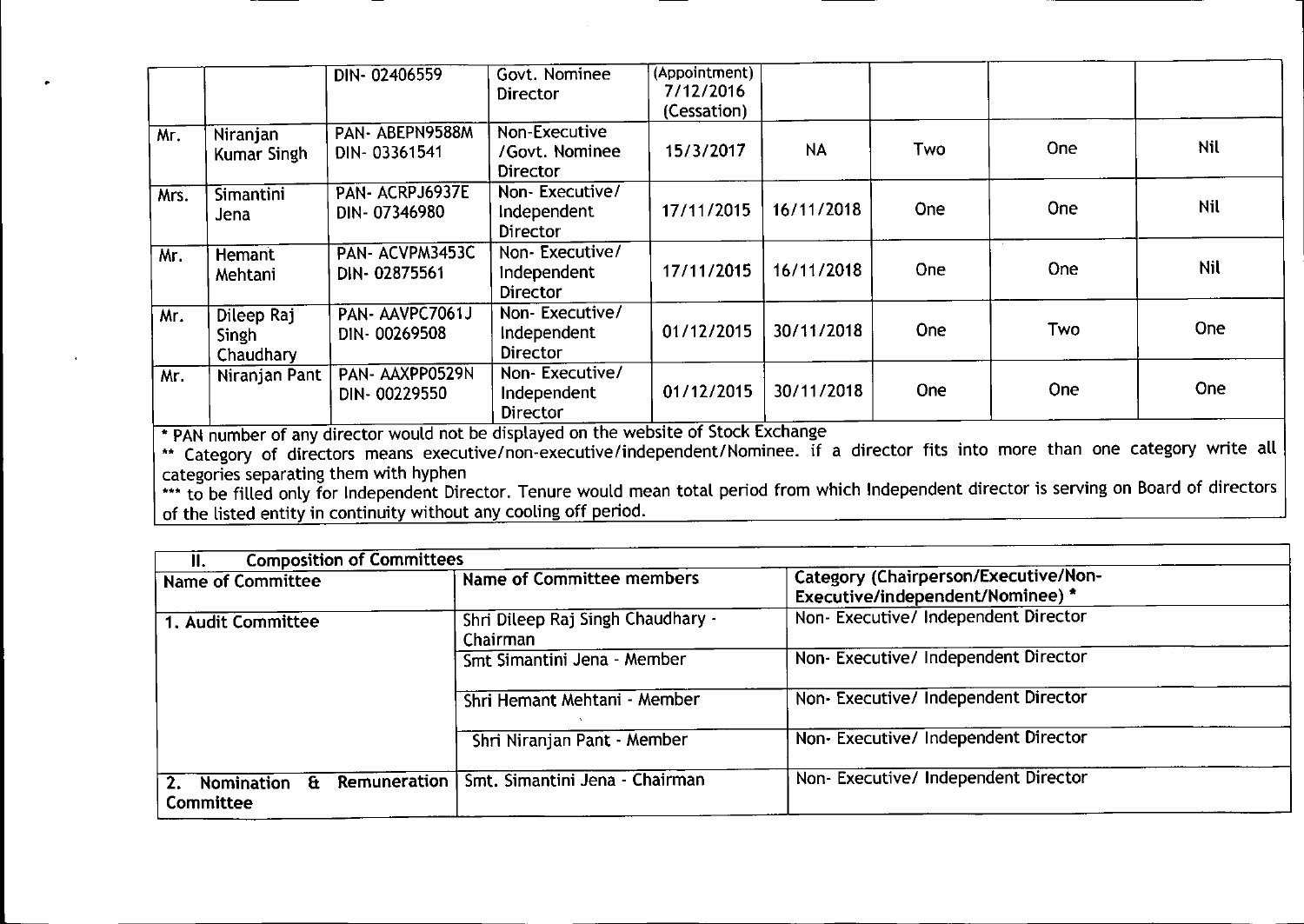|                                                      | Shri Hemant Mehtani - Member                | Non-Executive/Independent Director                                                                                                             |
|------------------------------------------------------|---------------------------------------------|------------------------------------------------------------------------------------------------------------------------------------------------|
|                                                      | Shri Dileep Raj Singh Chaudhary -<br>Member | Non-Executive/Independent Director                                                                                                             |
| 3. Risk Management Committee (if   NA<br>applicable) |                                             | <b>NA</b>                                                                                                                                      |
| Relationship<br><b>Stakeholders</b><br>Committee     | Shri Niranjan Pant - Chairman               | Non-Executive/ Independent Director                                                                                                            |
|                                                      | Shri Anupam Anand- Member                   | Executive/ Director (Personnel)                                                                                                                |
|                                                      | Shri V V Venugopal Roa- Member              | Executive/ Director (Finance)                                                                                                                  |
| separating them with hyphen                          |                                             | * Category of directors means executive/non-executive/independent/Nominee. if a director fits into more than one category write all categories |

| Meeting of Board of Directors<br>III.                  |                                                        |                                                                  |
|--------------------------------------------------------|--------------------------------------------------------|------------------------------------------------------------------|
| Date(s) of Meeting (if any) in the<br>previous quarter | Date(s) of Meeting (if any) in the<br>relevant quarter | Maximum gap between any two consecutive (in )<br>number of days) |
| 13.12.2016                                             | $'$ 16.1.2017, 10.2.2017, 27.2.2017 and<br>29.3.2017   | 33 days                                                          |

| <b>Meeting of Committees</b><br>IV.                                                                                                   |                                                |                                                                   |                                                                           |  |  |
|---------------------------------------------------------------------------------------------------------------------------------------|------------------------------------------------|-------------------------------------------------------------------|---------------------------------------------------------------------------|--|--|
| Date(s) of meeting of the<br>committee in the relevant<br>quarter                                                                     | Whether requirement of<br>Quorum met (details) | Date(s) of meeting of the<br>committee in the previous<br>quarter | Maximum gap between any two<br>consecutive meetings in number of<br>days* |  |  |
| Audit Committee: 10.2.2017                                                                                                            | Yes (Four out of four)                         | 13, 12, 2016                                                      | 58 days                                                                   |  |  |
| * This information has to be mandatorily be given for audit committee, for rest of the committees giving this information is optional |                                                |                                                                   |                                                                           |  |  |

| <b>Related Party Transactions</b>                                          |                                                |
|----------------------------------------------------------------------------|------------------------------------------------|
| <b>Subject</b>                                                             | Compliance status (Yes/No/NA) refer note below |
| Whether prior approval of audit committee obtained                         | NА                                             |
| Whether shareholder approval obtained for material RPT                     | NA                                             |
| Whether details of RPT entered into pursuant to omnibus approval have been | <b>NA</b>                                      |
| reviewed by Audit Committee                                                |                                                |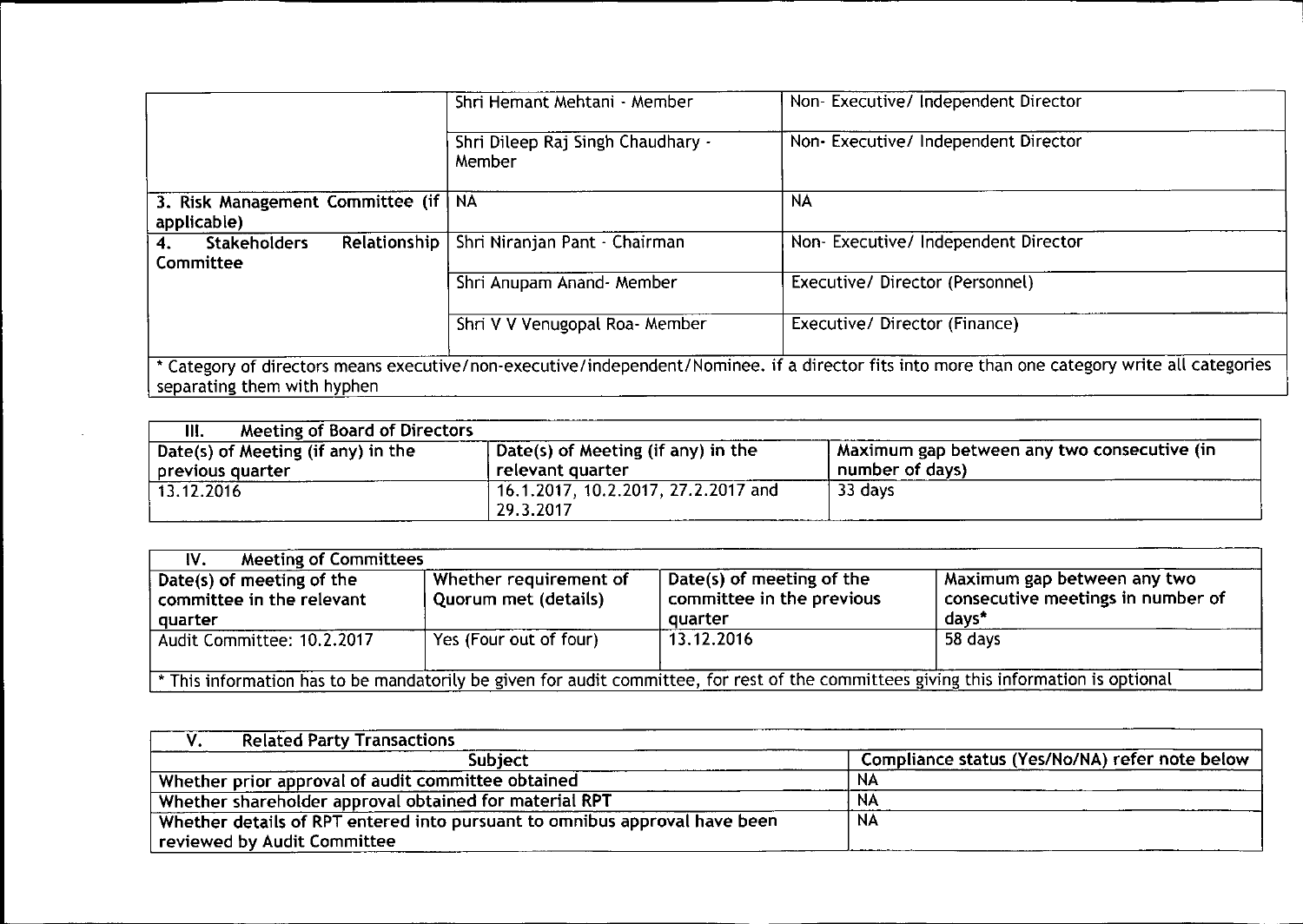- Note<br>1. In the column "Compliance Status", compliance or non-compliance may be indicated by Yes/No/N.A. For example, if the Board has been composed in accordance with the requirements of Listing Regulations, "Yes" may be indicated. Similarly, in case the Listed Entity has no related party transactions, the words "N.A." may be indicated.
- 2. If status is "No" details of non-compliance may be given here.

- VI. Affirmations<br>1. The composition of Board of Directors is not in terms of SEBI (Listing obligations and disclosure requirements) Regulations, 2015 since number of Independent directors is less than 50%of total strength of the Board. The post of one Independent Director is lying vacant since 19.3.2016 and two Independent Directors are lying vacant since 22.10.2016. The Company has requested the Ministry of Mines, Govt. of India to fill up the vacant post. The matter is under consideration of the Government.
- 2. The composition of the following committees is in terms of SEBI(Listing obligations and disclosure requirements) Regulations, 2015
	- a. Audit Committee
	- b. Nomination & remuneration committee
	- c. Stakeholders relationship committee
	- d. Risk management committee (applicable to the top 100 listed entities)- NA
- 3. The committee members have been made aware of their powers, role and responsibilities as specified in SEBI (Listing obligations and disclosure requirements) Regulations, 2015.
- 4. The meetings of the board of directors and the above committees have been conducted in the manner as specified in SEBI (Listing obligations and disclosure requirements) Regulations, 2015.
- 5. This report and/or the report submitted in the previous quarter has been placed before Board of Directors. Any comments/observations/advice of Board of Directors may be mentioned here: Report for the previous quarter ended 31.12.2016 was placed in the Board meeting held on 16.1.2017 and report for the quarter ended 31.3.2017 shall be placed in the next Board meeting.

(C S Singhi) A Linglin

Compliance Officer/ GM & Company Secretary

Note:

Information at Table I and II above need to be necessarily given in 1st quarter of each financial year. However if there is no change of information in subsequent quarter(s) of that financial year, this information may not be given by Listed entity and instead a statement "same as previous quarter" may be given.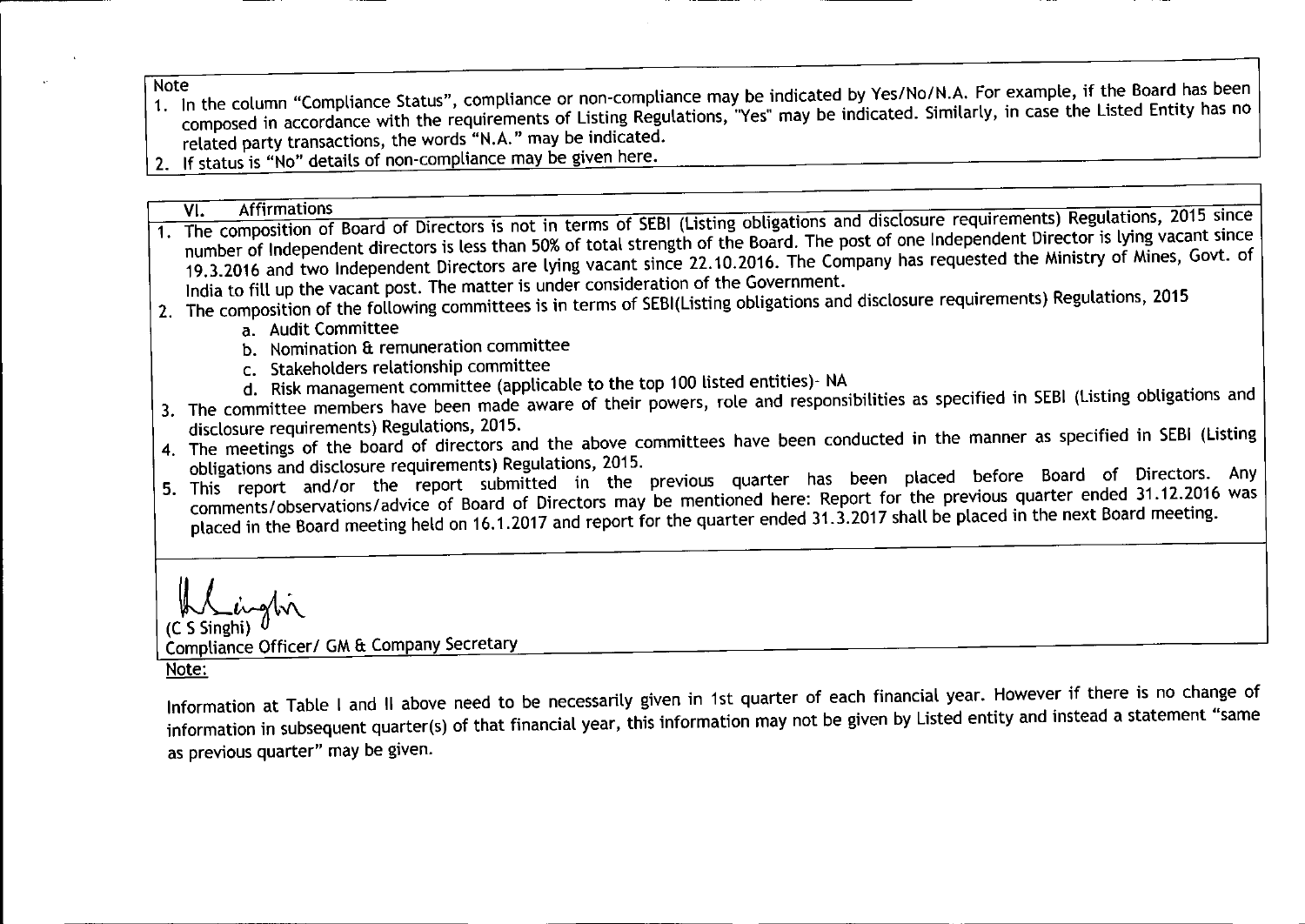## Format to be submitted by listed entity at the end of the financial year (for the whole of financial year)

J.

.~-.

 $\sim \lambda_1$ 

| I. Disclosure on website in terms of Listing Regulations                                                                                     |                                                   |  |  |  |  |
|----------------------------------------------------------------------------------------------------------------------------------------------|---------------------------------------------------|--|--|--|--|
| <b>Item</b>                                                                                                                                  | Compliance status<br>(Yes/No/NA) refer note below |  |  |  |  |
| Details of business                                                                                                                          | Yes                                               |  |  |  |  |
| Terms and conditions of appointment of independent directors                                                                                 | Yes                                               |  |  |  |  |
| Composition of various committees of board of directors                                                                                      | <b>Yes</b>                                        |  |  |  |  |
| Code of conduct of board of directors and senior management<br>personnel                                                                     | Yes                                               |  |  |  |  |
| Details of establishment of vigil mechanism/ Whistle Blower<br>policy                                                                        | Yes                                               |  |  |  |  |
| Criteria of making payments to non-executive directors                                                                                       | <b>Yes</b>                                        |  |  |  |  |
| Policy on dealing with related party transactions                                                                                            | Yes                                               |  |  |  |  |
| Policy for determining 'material' subsidiaries                                                                                               | NA                                                |  |  |  |  |
| Details of familiarization programmes imparted to independent                                                                                | Yes                                               |  |  |  |  |
| directors<br>Contact information of the designated officials of the listed<br>entity who are responsible for assisting and handling investor | Yes                                               |  |  |  |  |
| grievances                                                                                                                                   | Yes                                               |  |  |  |  |
| Email address for grievance redressal and other relevant details                                                                             | Yes                                               |  |  |  |  |
| <b>Financial results</b>                                                                                                                     | Yes                                               |  |  |  |  |
| Shareholding pattern                                                                                                                         |                                                   |  |  |  |  |
| Details of agreements entered into with the media companies                                                                                  | NA                                                |  |  |  |  |
| and/or their associates                                                                                                                      | NA                                                |  |  |  |  |
| New name and the old name of the listed entity                                                                                               |                                                   |  |  |  |  |

| Regulation<br><b>Particulars</b><br><b>Number</b><br>Independent director(s) have been appointed in<br>$16(1)(b)$ &<br>terms of specified criteria of 'independence'<br>25(6)<br>and/or 'eligibility'<br>17(1)<br>Board composition | Compliance status                                                                                                                                                                                                                                                                                                                                                                                     |
|-------------------------------------------------------------------------------------------------------------------------------------------------------------------------------------------------------------------------------------|-------------------------------------------------------------------------------------------------------------------------------------------------------------------------------------------------------------------------------------------------------------------------------------------------------------------------------------------------------------------------------------------------------|
|                                                                                                                                                                                                                                     | (Yes/NO/NA) refer note below                                                                                                                                                                                                                                                                                                                                                                          |
|                                                                                                                                                                                                                                     | Yes                                                                                                                                                                                                                                                                                                                                                                                                   |
|                                                                                                                                                                                                                                     | No.<br>(Total strength of the<br>Board as on 31.3.2017 is 11<br>directors comprising of 5<br>functional, 2 Govt.<br>Nominee and<br>4<br>Independent Directors. The<br>post of one Independent<br>Director is lying vacant<br>since 19.3.2016 and two<br>Independent Directors are<br>since<br>lying vacant<br>22.10.2016 which is to be<br>the<br>by the by<br>filled up<br>administrative Ministry.) |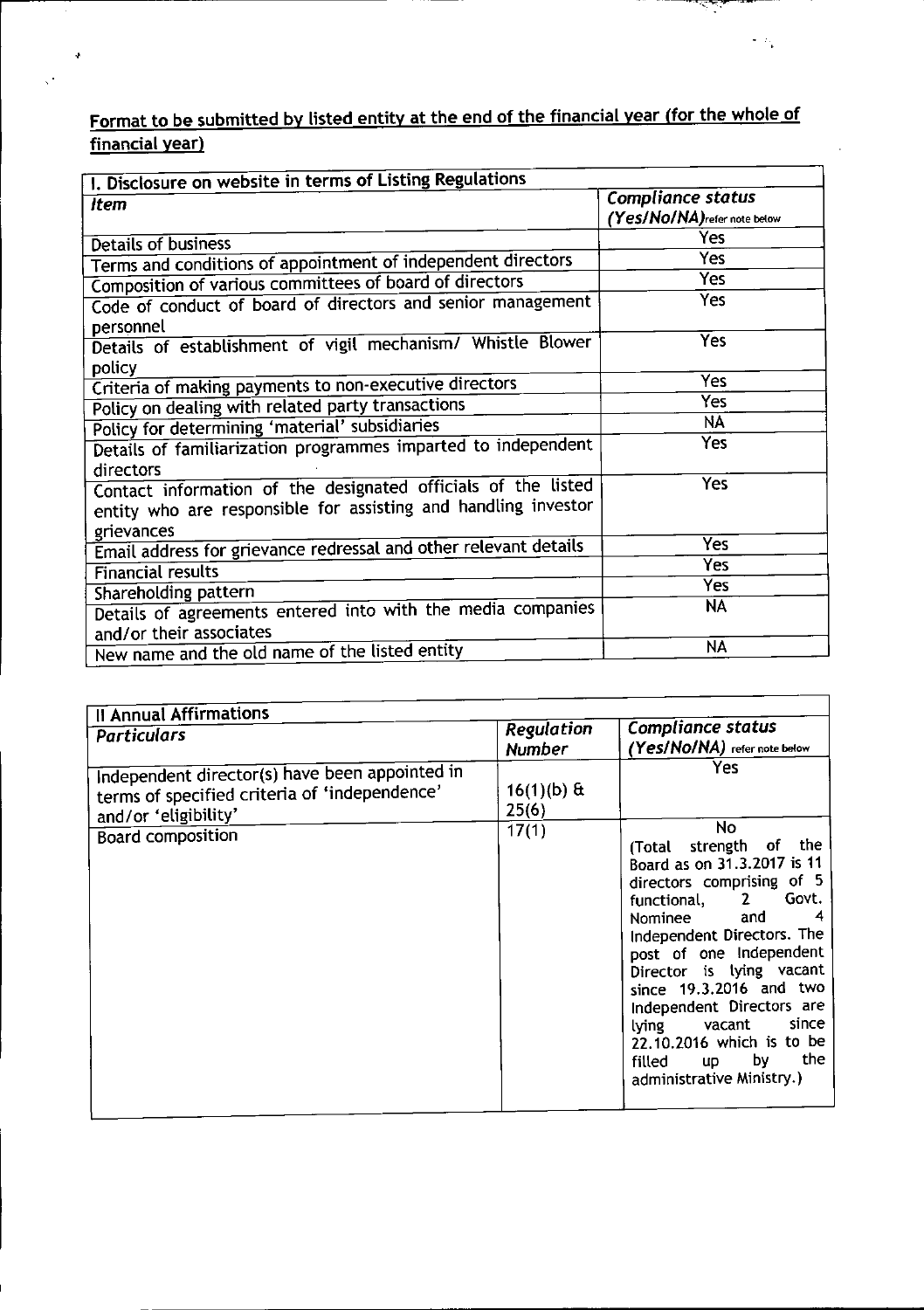| Meeting of Board of directors                       | 17(2)                         | Yes                      |
|-----------------------------------------------------|-------------------------------|--------------------------|
| <b>Review of Compliance Reports</b>                 | 17(3)                         | <b>Yes</b>               |
| Plans for orderly succession for appointments       | 17(4)                         | <b>Yes</b>               |
| <b>Code of Conduct</b>                              | 17(5)                         | Yes                      |
| Fees/compensation                                   | 17(6)                         | <b>Yes</b>               |
| <b>Minimum Information</b>                          | $\overline{17(7)}$            | Yes                      |
| <b>Compliance Certificate</b>                       | 17(8)                         | <b>Yes</b>               |
| Risk Assessment & Management                        | 17(9)                         | Yes                      |
| Performance Evaluation of Independent Directors     | 17(10)                        | Yes                      |
| <b>Composition of Audit Committee</b>               | 18(1)                         | Yes                      |
| Meeting of Audit Committee                          | 18(2)                         | Yes                      |
| Composition of nomination & remuneration            |                               | <b>Yes</b>               |
| committee                                           | $19(1)$ & (2)                 |                          |
| <b>Composition of Stakeholder Relationship</b>      |                               | <b>Yes</b>               |
| Committee                                           | $20(1)$ & $(2)$               |                          |
| Composition and role of risk management             | 21(1), (2), (3),              | $\overline{\mathsf{NA}}$ |
| committee                                           | (4)                           |                          |
| <b>Vigil Mechanism</b>                              | $\overline{22}$               | <b>Yes</b>               |
|                                                     | 23(1), (5), (6),              | <b>Yes</b>               |
| Policy for related party Transaction                | $(7)$ & $(8)$                 |                          |
| Prior or Omnibus approval of Audit Committee for    |                               | <b>NA</b>                |
| all related party transactions                      | 23(2), (3)                    |                          |
| Approval for material related party transactions    | 23(4)                         | <b>NA</b>                |
| Composition of Board of Directors of unlisted       |                               | <b>NA</b>                |
| material Subsidiary                                 | 24(1)                         |                          |
| Other Corporate Governance requirements with        | $\overline{24(2), (3), (4)},$ | <b>NA</b>                |
| respect to subsidiary of listed entity              | (5) <b>Et</b> (6)             |                          |
| Maximum Directorship & Tenure                       | $25(1)$ & (2)                 | Yes                      |
| Meeting of independent directors                    | $25(3) \& (4)$                | Yes <sup>-</sup>         |
| Familiarization of independent directors            | 25(7)                         | <b>Yes</b>               |
| <b>Memberships in Committees</b>                    | $\overline{26(1)}$            | <b>Yes</b>               |
| Affirmation with compliance to code of conduct      |                               |                          |
| from members of Board of Directors and Senior       | 26(3)                         | Yes                      |
| management personnel                                |                               |                          |
| Disclosure of Shareholding by Non-Executive         | 26(4)                         | Yes                      |
| <b>Directors</b>                                    |                               |                          |
| Policy with respect to Obligations of directors and | $26(2)$ & $26(5)$             | Yes                      |
| senior management                                   |                               |                          |

*Note*

1. In the column "Compliance Status", compliance or non-compliance may be indicate by YeslNo/N.A. For example, if the Board has been composed in accordance with the requirements of Listing Regulations, "Yes" may be indicated. Similarly, in case the Listed Entity has no related party transactions, the words "N.A." may be indicated.

2. If status is "No" details of non-compliance may be given here.

3. If the Listed Entity would like to provide any other information the same may be indicated here.